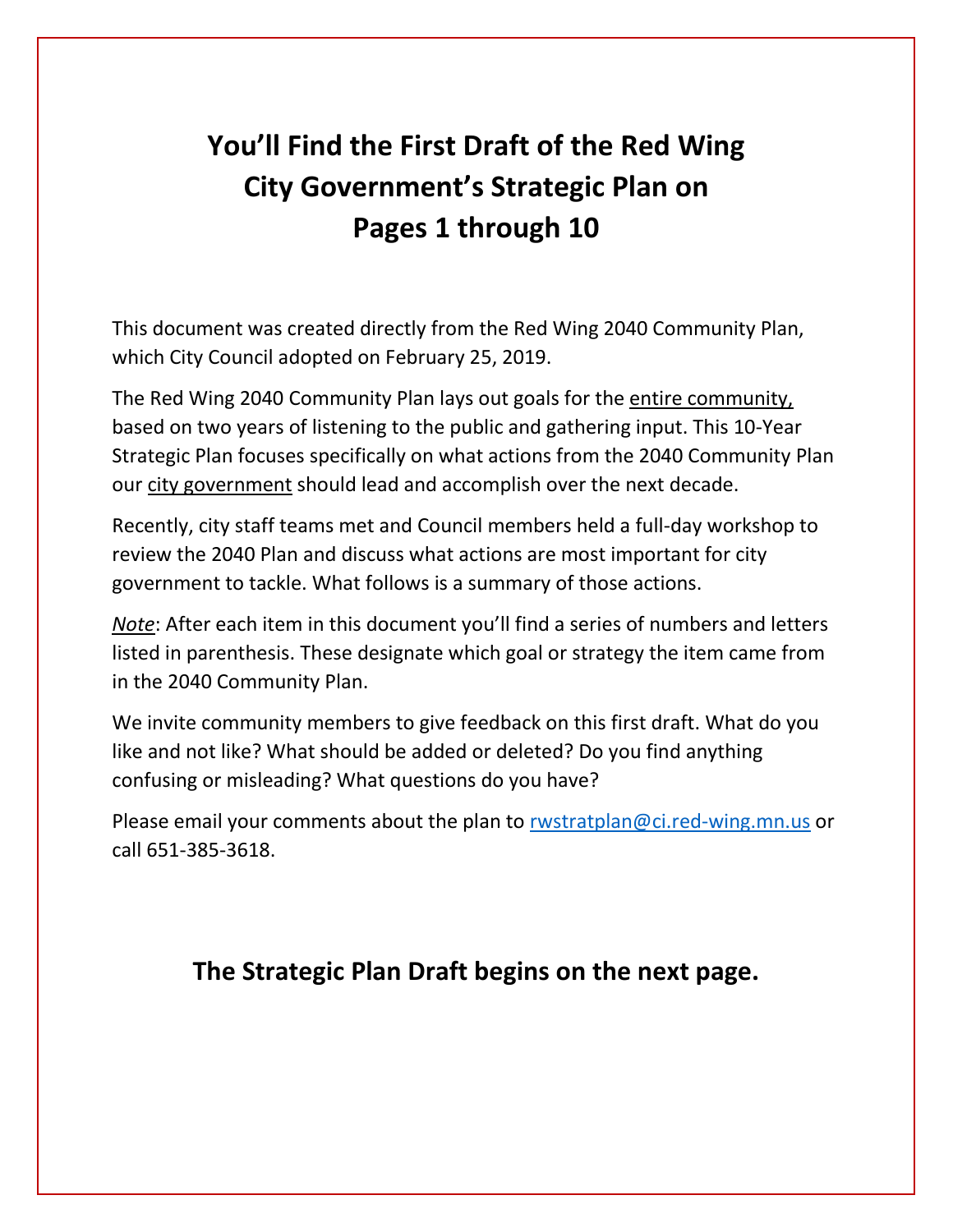

## **City Government's 10-Year Strategic Plan: First DRAFT**

*A summary of 2040 Community Plan actions city government can lead and accomplish in the next decade.*

**2019**

### **Draft Vision**

Red Wing is a vibrant, welcoming river town that thrives on creativity, values its natural environment, and offers opportunities to all.

## **Draft Mission**

We strive to create a sustainable, healthy, accessible, resilient, and equitable community where all residents feel engaged and at home.

## **Our Core Principals**

**We are** *Sustainable***:** We meet our present needs without sacrificing the ability of future generations to meet their own needs. We are successful when we manage our natural, financial, and human resources today while we plan for a successful tomorrow.

**We are** *Healthy***:** Our health consists of physical, mental, fiscal, and social health. We know true health arises from everyone having access to safe and affordable resources we take pride in: jobs, housing, education, healthcare, transportation, nutrition, the environment, neighborhoods, government, arts and culture, parks, and recreational opportunities.

**We are** *Accessible***:** We work so all residents have equal access to information, services, transportation, facilities, and involvement. We want to be a place where all residents feel they belong and have open, easy, meaningful ways to connect with neighbors, organizations, and local government.

**We are** *Resilient***:** We adapt and grow despite everyday stresses and periodic shocks. We use evidence-based approaches and collaborative partnerships to find solutions so we can emerge stronger after tough times and live better in good times.

**We are** *Equitable***:** We strive to be fair and just, without barriers. We listen to residents early and throughout decision-making processes. We consider all impacts of plans, policies, and procedures, and we work to decrease any negative or unintended consequences.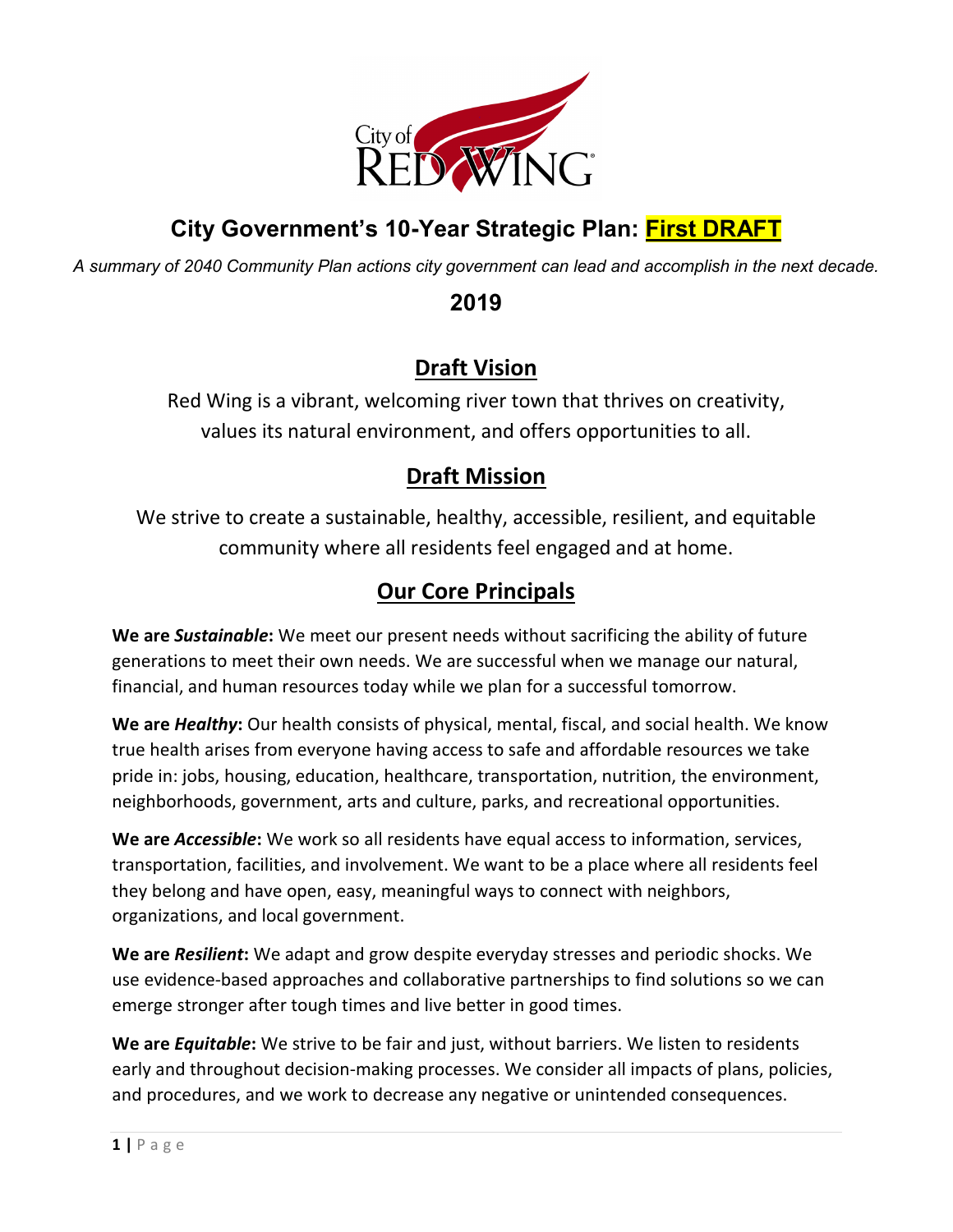### **Our Areas of Focus**

#### **What We'll Do**

We will collaboratively create a community in which all residents are proud to call Red Wing home.

#### **How We'll Act**

We will create and maintain strong partnerships and foster an active, healthy community where all residents feel welcomed, connected, represented, and encouraged to shape our community's future.

#### **Who We Are**

We will strive to be a progressive, creative, competitive employer that attracts and retains top-quality employees and helps our employees reach their full potential.

\_\_\_\_\_\_\_\_\_\_\_\_\_\_\_\_\_\_\_\_\_\_\_\_\_\_\_\_\_\_\_\_\_\_\_\_\_\_\_\_\_\_\_\_\_\_\_\_\_\_\_\_\_\_\_\_\_

### **What We'll Do**

*We will collaboratively create a community in which all residents are proud to call Red Wing home.*

**Housing:** *We will work so everyone has a safe, affordable, healthy place to live.*

- A. **Encourage the reuse and renovation of existing buildings, upper floors, and underutilized properties for housing**, especially those properties located downtown and in the Old West Main Street area. (8.A.1.)
- B. **Expand opportunities and create a multi-faceted program that reinvigorates tired houses** (owner-occupied *and* rental homes), focusing first on homes geared toward lowand moderate-income households. (8.C.2.)
- C. **Evaluate zoning, subdivision, and other regulatory standards to provide flexibility and cost reductions** in housing options, including allowing for more small homes. (8.A.2.)
- D. **Investigate and establish energy-efficient building policies and incentives for new and renovated buildings.** (3.A.2.)
- E. **Re-establish the Rental Licensing Program** to assure that rental properties meet basic maintenance and life-safety standards. (8.C.1.)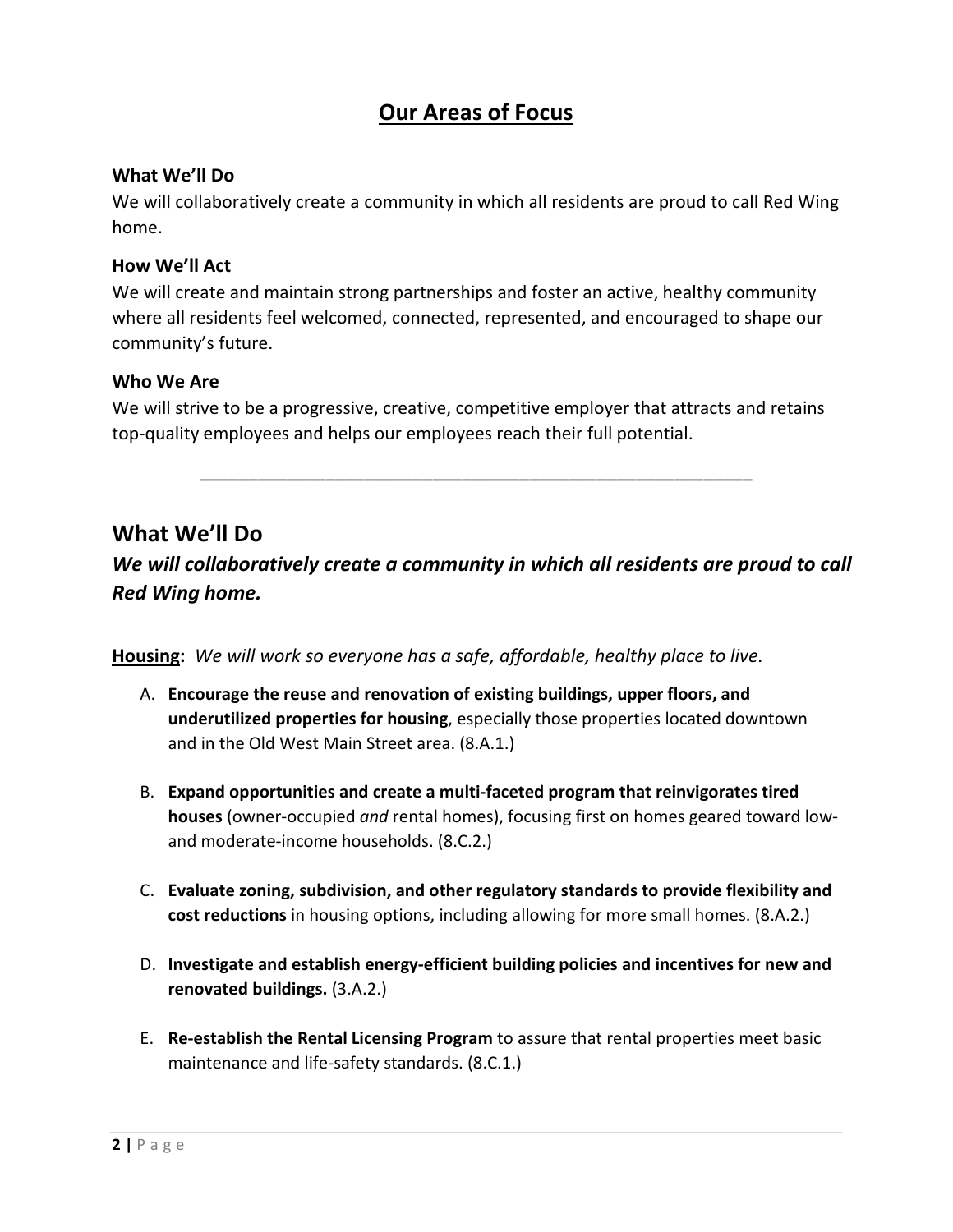- F. **Work with community partners to develop a coordinated communication program or resource kit that informs renters, landlords, and new homeowners about their rights and responsibilities.** Investigate creating a renter-advocacy group or service that provides additional assistance to renters. (8.C.1.)
- G. **Collaborate with a consultant and community partners on a long-term solution for residents who are homeless or at risk of becoming homeless.** This may involve a strategy that includes transitional housing options that are holistic and flexible. (8.B.1.)
- H. **Expand the Housing Trust Fund** so we're able to pay for and reach the results we need through our other housing strategies. (8.B.2.)
- I. **Create a successful system for aggressively promoting all available building sites that would attract more development of market-rate rental housing for all ages**, including seniors. (8.D.2.)

**The Economy:** *Our prosperous economy will empower and create opportunities for all of us while being dependable for future generations.*

- A. **Develop a strategy that addresses the economic impacts associated with the Prairie Island Nuclear Generating Station's potential licensing termination in 2033 and 2034.**  Establish a community task force to develop internal and external steps for possible transition. (9.D.1.)
- B. **Produce a coordinated, citywide Economic Development Strategy** that utilizes an assetbased approach to think creatively and build a successful direction for the future. (9.A.1.)
	- \* Work with our local economic development partners to align efforts.
	- \* Better communicate the programs and financial incentives available.
	- \* Improve our plan to market our land and building opportunities.
	- \* Create a marketing campaign that highlights Red Wing as a top regional get-away destination for outdoor recreation, arts and culture, and more in order to grow our tourism, population, and economy. Work with community partners and potentially a consultant who specializes in this field. (7.A.2.)
- C. **Re-evaluate and improve our business retention and recruitment programs**.
	- \* Monitor, evaluate, and improve the city's Customer Service Coordination Program.
	- \* Assess Red Wing's business incentive policies and programs and re-evaluate the business-friendly financing opportunities available.
	- \* Place additional focus on retaining current businesses.
	- \* Create recruitment program that targets employee-owned and socially-aware businesses, which balance purpose and profit.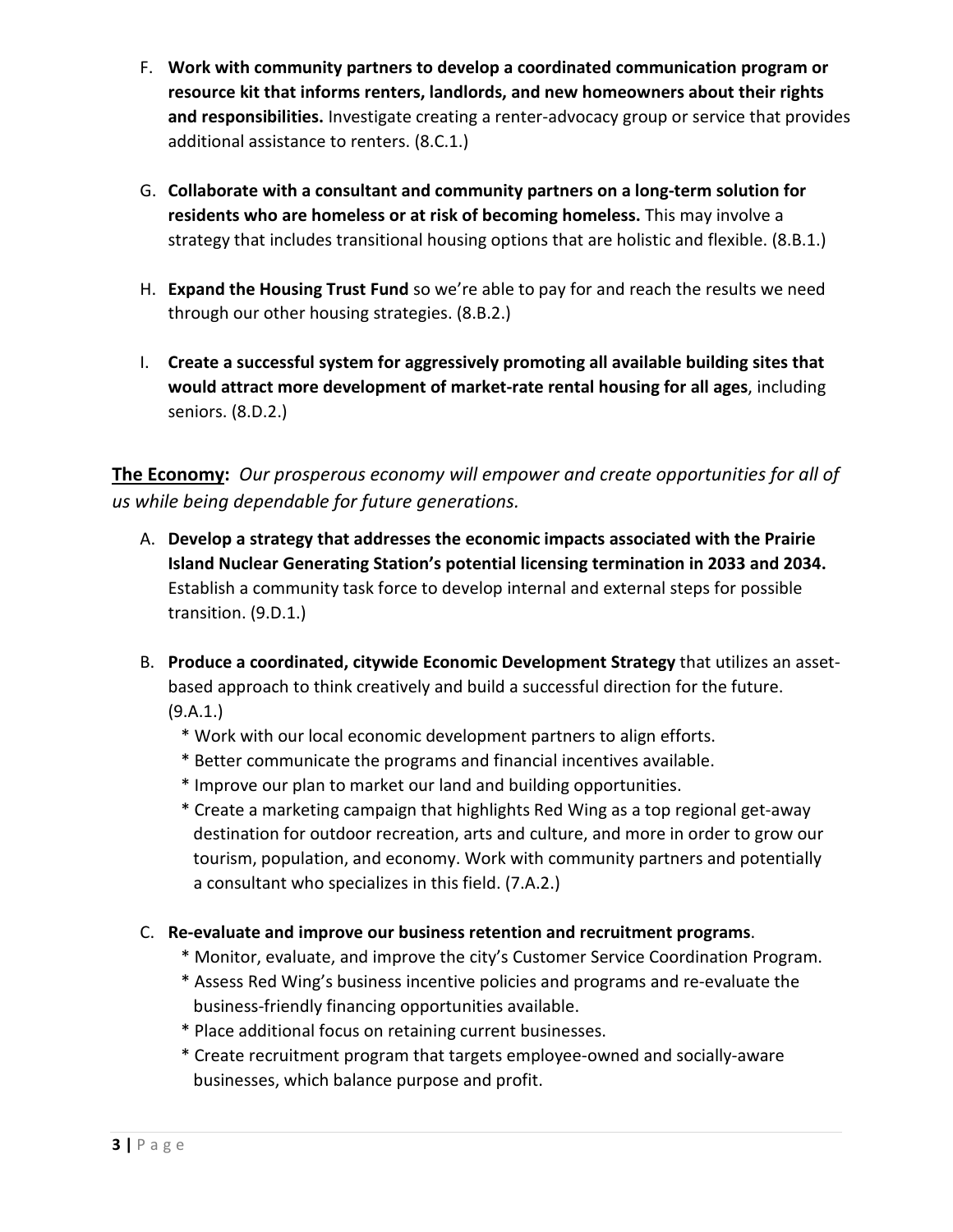\* Build stronger relationship with Prairie Island Indian Community to support growth endeavors. (9.A.2.)

#### D. **Revisit and update important area plans, including the Downtown Action Plan and the Old West Main Street Master Plan.** (9.A.3.)

**The Environment:** *We recognize the value of nature and commit to being a role model in minimizing environmental impacts while leaving a sustainable legacy.* 

- A. **Establish a Climate Action Plan** that encompasses specific ways our city can have an impact on this global issue. The plan will include local climate policies, objectives, and metrics within our control. (3.A.1., 3.A.2, 3.A.4.)
- B. **Create and implement a comprehensive Waste-Management Plan** that will substantially reduce the amount of solid waste going into landfills and/or incinerators, focusing on the following methods:
	- **\*** Expand our recycling efforts with a multi-pronged approach. (3.D.1.)
	- \* Increase organic composting at both the Solid Waste Campus and throughout the community. (3.D.2)
	- \* Decrease our amount of waste citywide. (3.D.3.)
	- \* Review and update our long-term plan for burning waste, including planning for potential post-incineration. (3.E.4.)
- C. **Support, promote, and manage healthy green spaces that includes these actions:**
	- **\*** Lead the way in vegetation management to remove invasive species and maintain natural open spaces. (E.C.2.)
	- **\*** Use diverse, indigenous, drought-tolerant flora. (3.C.1.)
	- \* Reduce the need for irrigation, mowing, and fertilizer/pesticides on city lands. (3.C.8., 3.E.2.)
	- **\*** Support additional open-space preservation endeavors. (3.C.4.)
- D. **Increase energy efficiency**, with an emphasis on the following: (3.B.1. and 3.B.3)
	- **\*** Create, utilize, and incentivize energy-efficient building policies.
	- \* Encourage solar energy projects.
	- \* Continue participating in energy planning programs.
	- \* Consider re-evaluating local solar and wind-energy regulations.
	- \* Work toward a more energy-efficient city fleet of vehicles.
	- \* Keep updated on trends and upcoming changes in energy-efficient transportation.

**Getting Around/Transportation:** *We will work so it's economically and environmentally sustainable and safe for people of all ages and abilities to get where they're going.*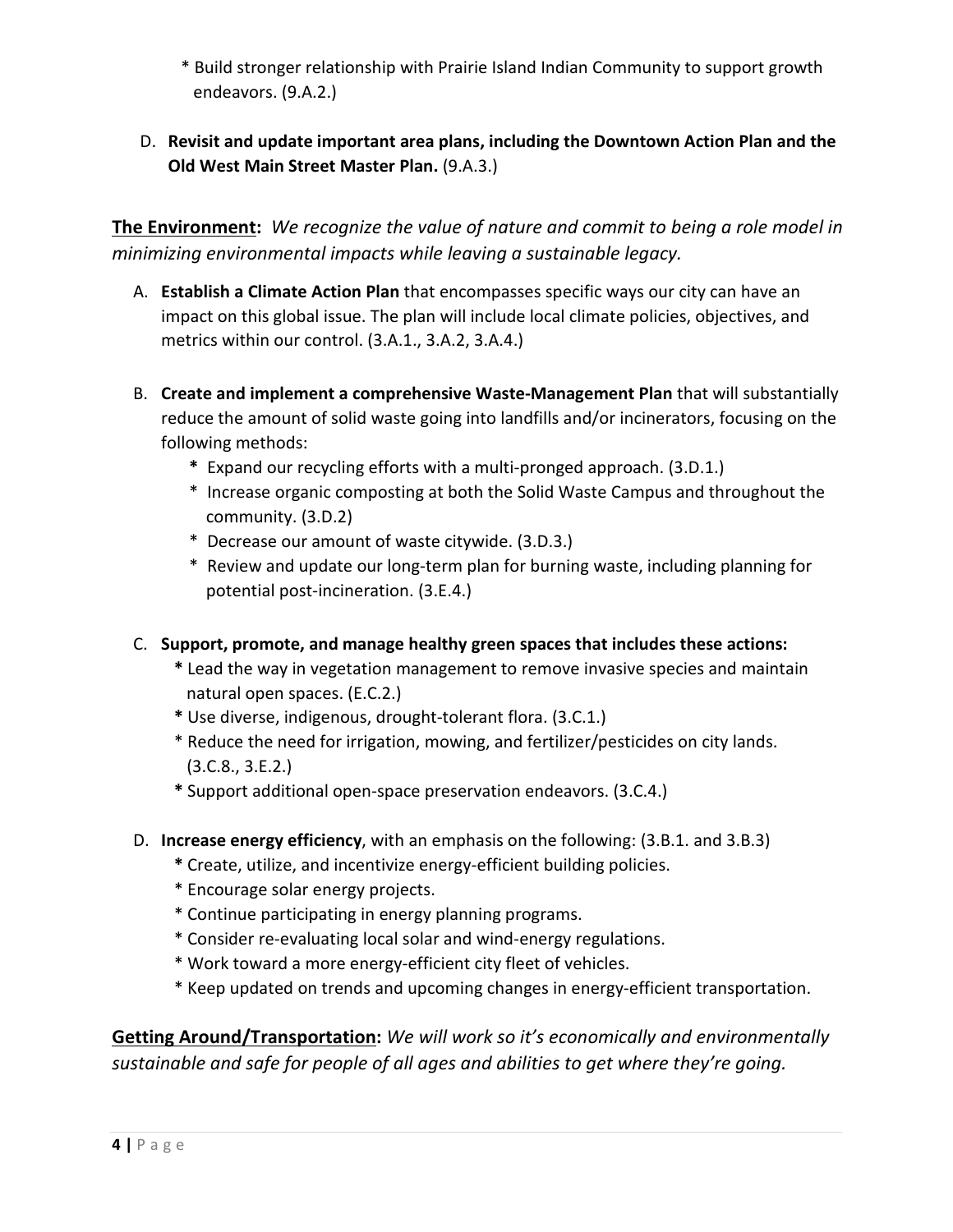- A. **Continue to preserve and maintain the city's transportation system, with a focus on upgrading streets, sidewalks, and paved trails** where needed, especially our documented priority areas. Continue to make improvements as mandated by federal ADA (Americans with Disabilities Act) standards. (6.A.1.)
- B. **Design streets using Complete Streets and Safe Routes to School guidelines and plans.**  Use traffic-calming techniques whenever possible when building or rebuilding streets to improve safety for all, especially pedestrians and bicyclists. (6.B.1.)
- C. **Create a plan to design and find funding for fixing Red Wing's most dangerous intersections** as outlined in the 2019 Transportation Plan. (6.A.1.)
- D. **Assess, evaluate, and improve Red Wing's public transportation options, resources, and facilities for all ages and abilities.** This may include formulating a task force to review and make recommendations, and working with Hiawathaland Transit. Continue to keep a pulse on trends and keep an open mind to all new and future transportation modes. (6.C.1.)
- E. **Revive the process of building sidewalks in priority gap areas over time**, in both residential and non-residential areas, as directed by the Mayor's Task Force's 2016 Pedestrian Plan and Policy Report. (6.E.1.)
- F. **Create a citywide plan that outlines access routes for emergency response vehicles.** This plan will show how many access routes emergency response vehicles have to each residence and institution in order to increase safety. (6.B.1.)
- G. **Investigate funding options for street and sidewalk projects** that allow projects to be paid for by all residents, which would eliminate special assessments and place less financial burden on specific people. (6.D.1.)

**Public Safety:** *We foster a culture of respect, collaboration, and innovation so Red Wing is a safe place to live for everyone.*

- A. **Increase staff training and planning for all emergencies** (including cyber attacks). Develop and/or assess all emergency preparedness plans and improve the communication system so messaging is consistent to the public during emergencies. (13.B.2.)
- B. **Increase community outreach to improve residents' awareness and knowledge of how to prepare for a wide range of emergencies.** Engage community partners to assist in this work. (13.B.1.)
- C. **Create an independent resolution process,** available to any resident who has a concern regarding the police department. (13.C.1.)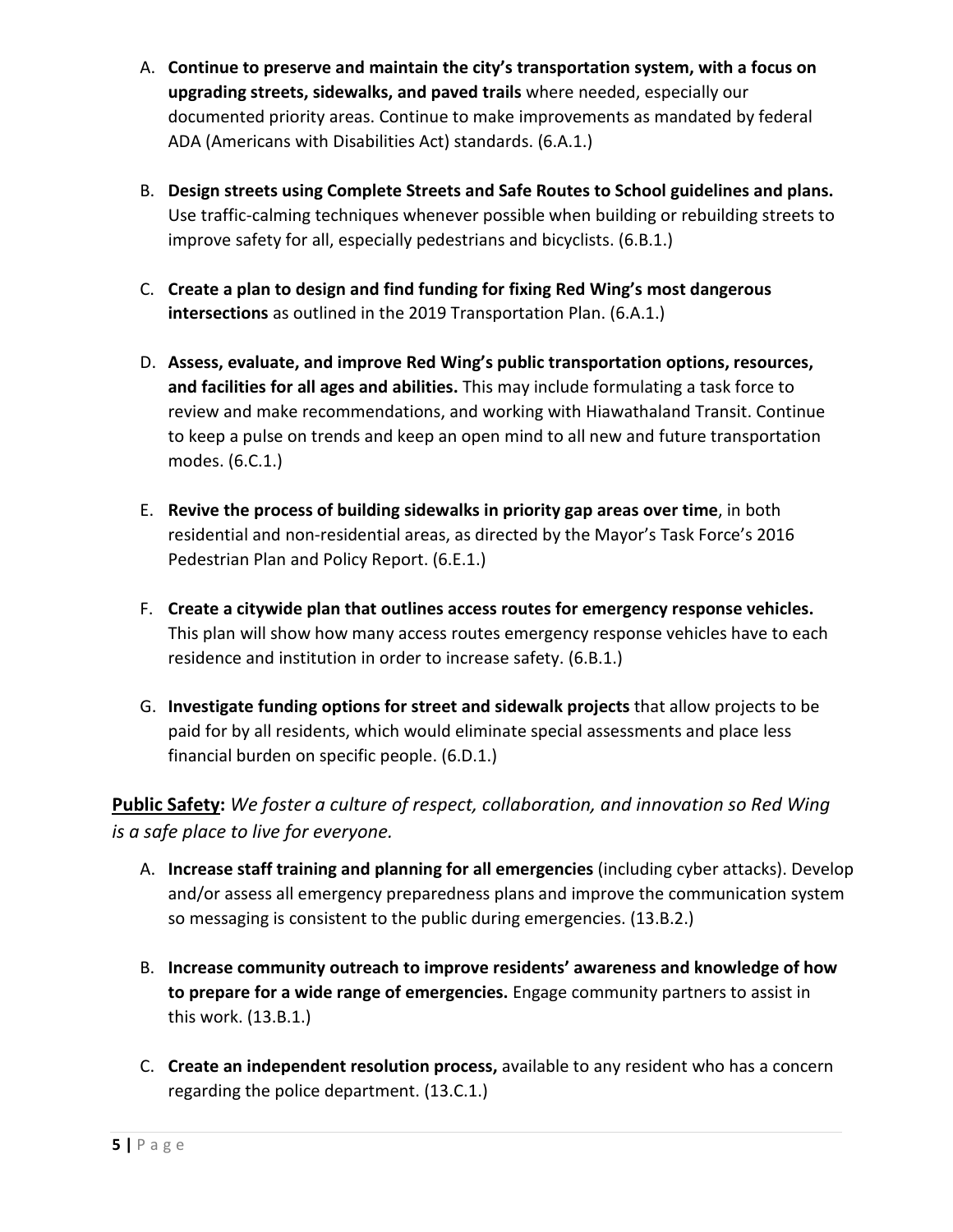- D. **Improve communication from police and fire departments to City Council members and the public** regarding practices, programs, trends, ideas, and concerns via media outlets, face-to-face methods, and City Council meetings. (13.C.1.)
- E. **Expand hiring practices so police and fire department employees better reflect the demographics of the community.** (13.C.2.)
- F. **Maintain and improve our community-policing framework** that focuses on top-quality equity training, ensures practices are fair and consistent for everyone, and integrates police officers directly into the neighborhoods in which they serve. (13.A.2.)
- G. **Maintain quality equipment, facilities, and technology to meet the police and fire departments' missions and to fulfill the needs of the community.** Keep updated on all trends and future needs. (13.C.3.)

**Parks and Recreation:** *We enhance, promote, and maintain outstanding trail, park, and recreational facilities.*

- A. **Develop 10-Year Strategic Plans and Capital Improvement Plans to implement the master plans for A. P. Anderson Park, the Upper Harbor/Bay Point Park, Memorial Park, and Colvill Park.** (7.C.8.)
- B. **Develop new neighborhood parks in areas where parks are lacking, will improve residents' quality of life, and/or encourage future economic development.** (7.C.6.)
- C. **Continue to implement the He Mni Can [Heh-Meh-NEE-Cha]-Barn Bluff Master Plan improvements.** (7.C.9.)
- D. **Design and complete a continuous riverfront trail between Bay Point Park and Colvill Park.** (7.B.4.)
- E. **Increase support for facilities, spaces, and programming that encourages free or lowcost recreational opportunities in the outdoors,** including through the Joint Powers Board/Community Recreation partnership (which encompasses the Park Naturalists program). (7.A.1., 7.A.2. and 14.C.3.)

**Arts and Culture:** *We value the role government can play infusing art throughout our community.* 

A. **Develop a Red Wing Arts and Culture Plan.** This plan will explore formal and informal structures that could interface between the city and members of the arts and culture community. The goals of a potential structure would be to encourage grassroots partnerships, help emerging and existing artists and businesses, highlight our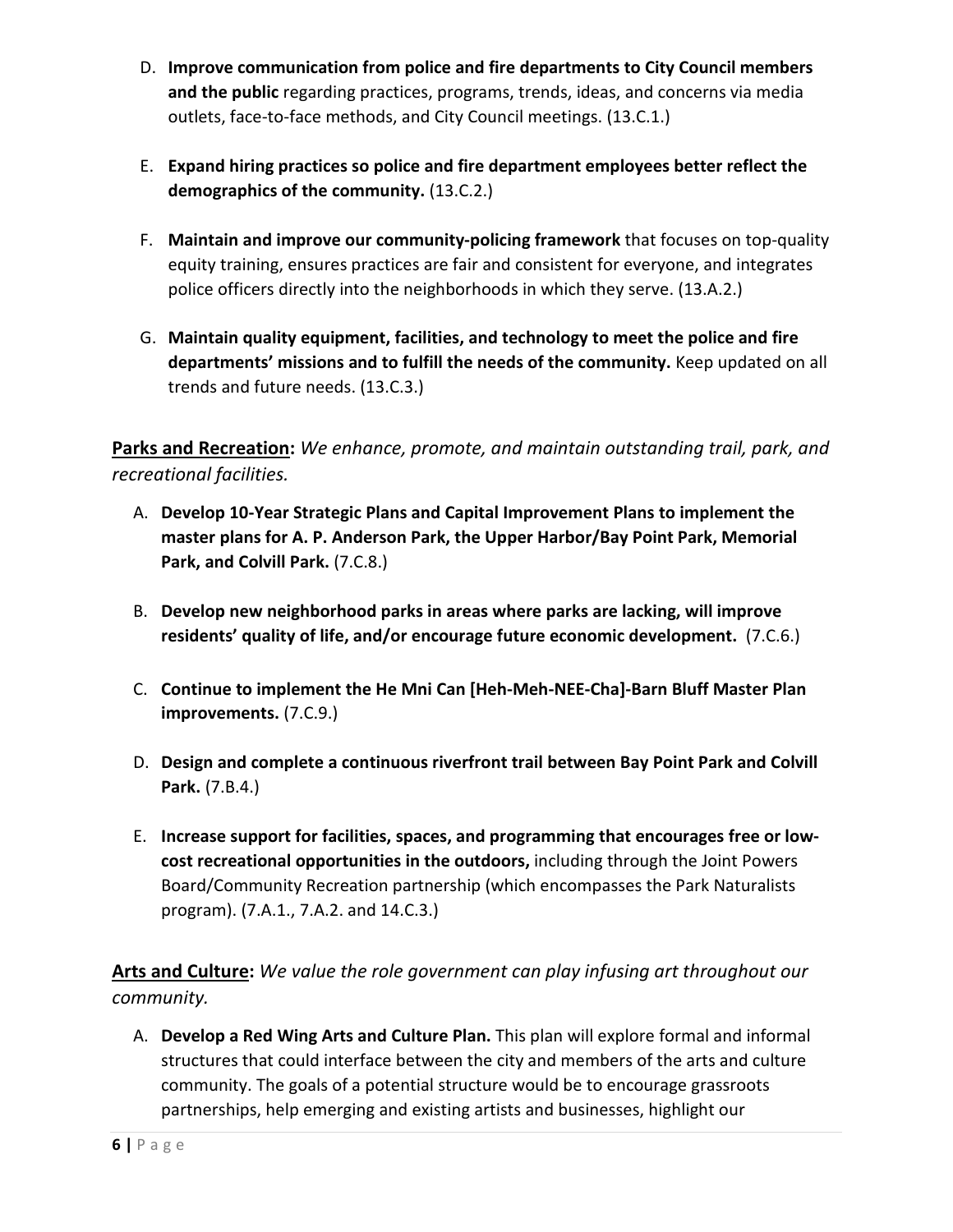community's creative economy, and demonstrate the positive economic impact arts and culture has on Red Wing. The plan would also draft arts and culture policies and lay out a system in which the public could easily connect with government on their ideas. (10.A.2.)

- B. **Investigate available funding options.** This may include grant opportunities and potentially designating a percent of the project's cost toward aesthetic and artistic elements. (10.A.3.)
- C. **Support and encourage the creative use of indoor and outdoor spaces for artistic activities, projects, performances, and programs.** Make it easier for people to navigate the approval process for place-making projects, and encourage temporary demonstration projects, performances, and installations, when appropriate. Work with community partners to examine policies and remove barriers. (10.B.2.)
- D. **Incorporate art into capital projects from the beginning.** Institute a framework that requires planners, designers, and/or consultants to consider the aesthetic side of capital projects from the start. (10.B.3.)

**Land Use and the Built Environment:** *We balance preservation of open space and historic landmarks with well-designed, sustainable development to maintain a unique and healthy community.*

- A. **Think creatively and support redevelopment projects that use land efficiently and embody accessibility, equity, sustainability, and walkability**. (4.C.1.)
	- \* Encourage vertical mixed-use projects that include residential living spaces on upper levels and retail and/or services on the ground level.
	- \* Promote minimizing the footprint of a building in areas where land resources are fixed.
	- \* Support higher-density housing as a portion of redevelopment projects.
	- \* Promote and use energy-efficient building practices.
	- \* Consider what's needed to build momentum and get projects off the ground.
- B. **Prioritize development, redevelopment, and reuse of vacant parcels within built areas** in order to boost revitalization and improve livability (in both residential and non-residential areas). Accomplish by collaborating with others such as the HRA, Port Authority, developers, community partners, and private individuals. (4.B.1.)
- C. **Review and update the city's zoning and subdivision ordinances and maps to encompass flexibility and safety and ensure other strategies in the 2040 Community Plan can be implemented**. (4.A.1.)
- D. **Value and encourage reinvestment in historic and cultural properties.**
	- \* Promote restoring degraded historic properties, encourage reusing older historic buildings and homes, and support using historic design standards when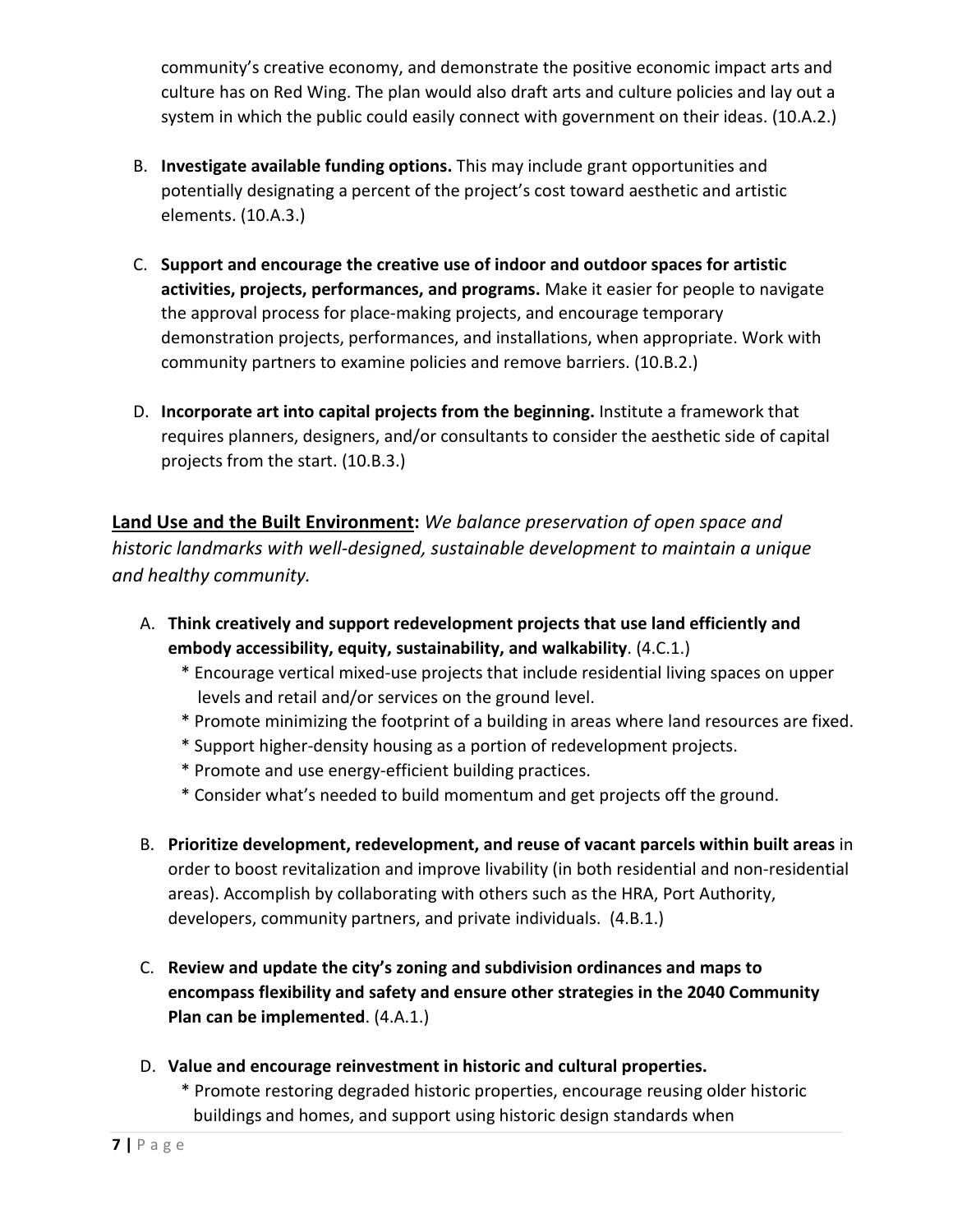city/state/federal funds are connected to a residential rehabilitation project. (4.E.1.)

 \* Create a communication system with Prairie Island Indian Community (PIIC) in which both the city and PIIC know of major construction projects early and continue communication throughout projects to ensure sacred land is identified and considered in the process. (12.A.4.)

**Infrastructure and Utilities:** *We recognize the importance of a planned, well-maintained utility system that protects our water and provides us with the facilities and services we need to thrive.*

- A. **Update and adopt the city's Storm Water Management Plan.** (3.E.1)
- B. **Infiltrate, detain, or retain surface water as close to where rain falls as possible** in order to limit runoff reaching the Mississippi River and tributaries. (5.A.3.)
- C. **Continue to rehab storm-sewer tunnels and line sanitary-sewer pipes to maintain capacity and integrity.** (5.D.5)
- D. **Maintain, upgrade, and rehab current storm water ponds.** (5.A.5.)
- E. **Continue to replace sanitary-sewer, water-main, and storm-water pipes during street reconstruction projects.** (5.C.2.)
- F. **Fix erosion problems in large ravines**. (5.A.4.)
- G. **Develop policies so our municipal utilities of sewer, water, and energy can expand and provide for population growth in an orderly manner that discourages leap-frog development and minimizes the impact to our bluffs.** (5.C.1.)
- H. **Continue maintaining and upgrading our water treatment and waste-water treatment facilities to meet or exceed the required standards for water quality.**  (5.B.1.)
- I. **Continue designing, constructing, and maintaining the water supply system infrastructure** in coordination with the sanitary-sewer and storm-water system improvements. **Create a plan that presents long-term sites and options for a new treatment facility so we're prepared if one is needed in the future.** (5.D.5.)
- J. **Collaborate with private providers to ensure our future utility and communication services can meet the needs of our residents and businesses and facilitate growth without compromising the quality of our natural environment.** (5.E.)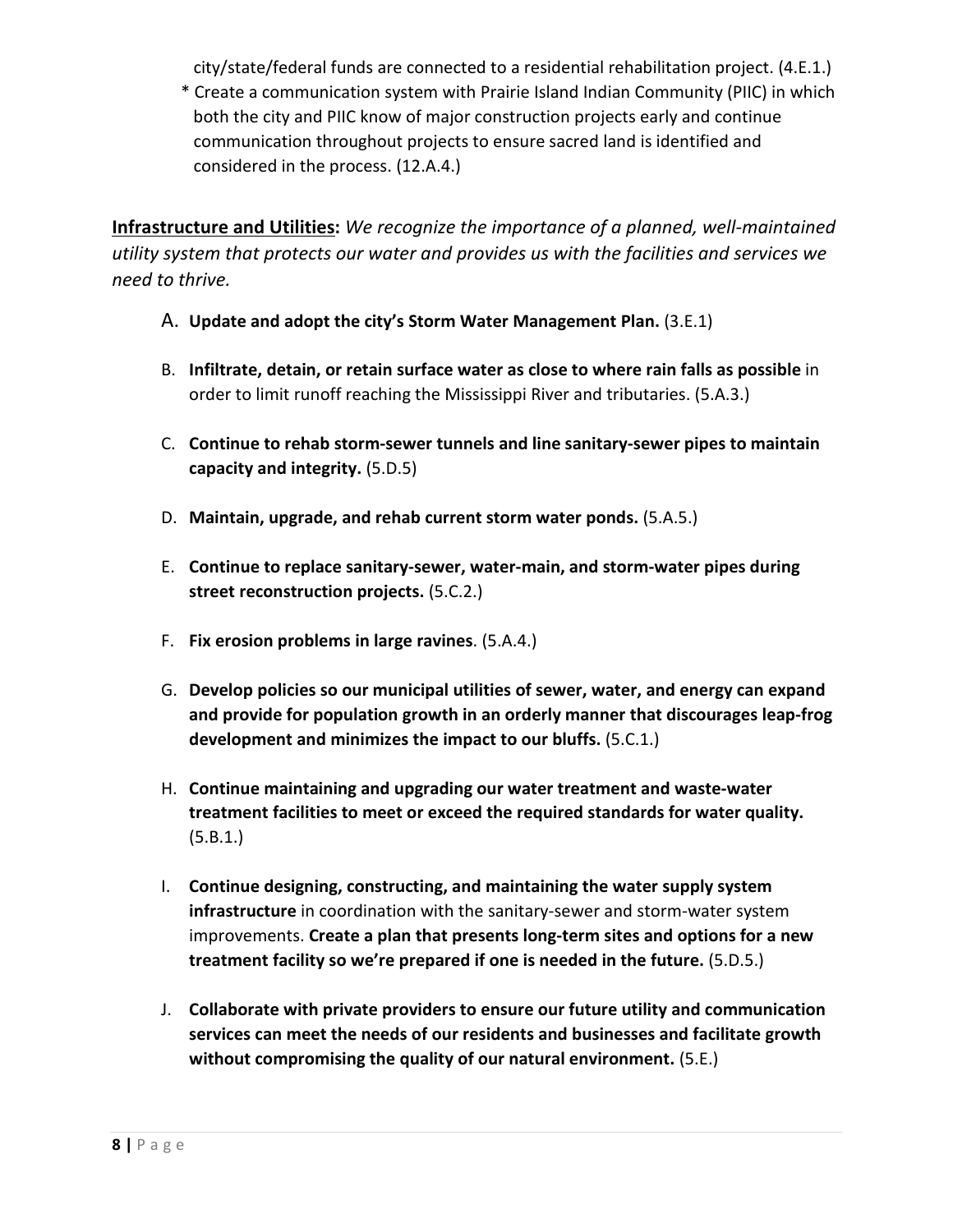### **How We'll Act**

*We will create and maintain strong partnerships, be responsive to residents, and foster an active, healthy community where everyone feels welcomed, connected, represented, and encouraged to shape our community's future.*

- A. **Be more purposeful in monitoring, evaluating, reassessing, and improving our policies and systems so they are fair and equitable for all.** This includes incorporating the city's health-equity toolkit into policy decisions so it becomes the normal way of how we operate. (12.D.1.)
- B. **Establish creative ways for city government staff and elected leaders to meet and interact with the public.** This includes creating a system in which it's easy for residents to approach city government with a concern, complaint, question, or idea. (12.A.1.)
- C. **Develop stronger partnerships with our school district, county government, and Tribal Council by creating a Council of Governments** so councils and boards can regularly meet, discuss partnerships, and inform each other of upcoming initiatives. (12.A.4.)
- D. **Build stronger relationships with communities where trust has been broken or still needs strengthening**, in order to form long-lasting, respectful, shared commitment. This includes Prairie Island Indian Community, our Hispanic community, and residents of all backgrounds who may feel isolated, unwelcome, or disconnected. (12.A.4.)
- E. **Continue to find ways for the public to give input into the decisions that affect them.** (12.A.1.)
- F. **Consistently evaluate and reassess the way our city government makes information and services accessible and transparent to all residents.** Research and consider making improvements in technology that will assist in providing information in multiple languages, including apps, kiosks, and other methods. (12.A.1.)
- G. **Develop consistent and transparent ways to identify gaps and measure community progress**, especially as it relates to metrics and goals outlined in Red Wing's 2040 Community Plan and our city government's 10-Year Strategic Plan. (12.A.2)
- H. **Encourage more people of different ages and backgrounds to get involved with and participate in city government**, especially as appointed and elected positions. (12.B.1.)
- I. **Involve more youth in city government** through a variety of ways, including enacting an active Youth Council that advises City Council and brings forth ideas on a variety of issues. (12.B.1.)